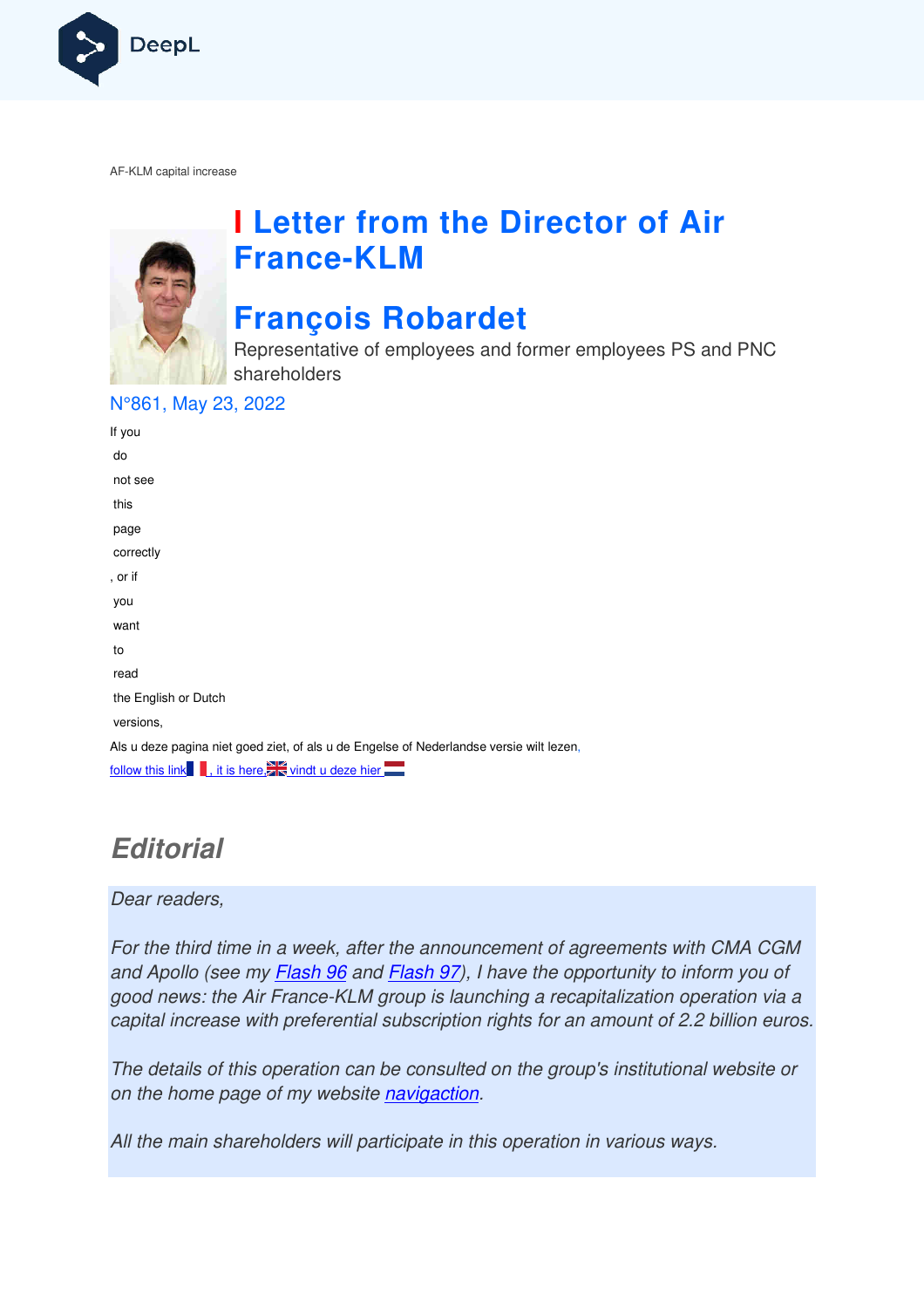Concerning the employee shareholders, the supervisory boards of the funds holding Air France shares (Aeroactions, Concorde and Majoractions) have decided to subscribe to the operation without having to disburse cash.

Without going into technical details, part of the DPS will be sold. The funds raised will be used to buy shares with the remaining DPS.

Delta Air Lines and China Eastern will proceed in the same way.

For their part, the French and Dutch governments have planned to participate in the capital increase in order to maintain their current level of participation. However, the Dutch government still needs to obtain the necessary authorizations.

Finally, it is in the framework of this operation that CMA-CGM will take up to 9% of the capital of Air France-KLM.

To date, the intentions of the above-mentioned stakeholders to participate in the transaction amount to approximately  $\epsilon$ 1 billion.

If you would like more information on the various employee savings schemes within Air France, please visit my website at the page Employee Share Ownership **Summary** 

**François** 

## **Monday's Press Review**

#### **> Transport, logistics, CMA-CGM, Air France-KLM : ships and their wings**

(source Les Echos) May 18 - Better than in children's songs, the pandemic has given not only legs but also wings to shipowners. Is it really a surprise to see **CMA-GMA, the world's number 3 container ship**, get a business class seat at Air France-KLM? If the Marseille-based Saint Bernard, after having pulled Britanny Ferries out of the water and put the car carrier Gefco back on track, is coming to **the rescue of the Franco-Dutch company, it is in its own interest.** 

 At sea, on land (CEVA, CLS) and even in the mailboxes (Colis Privé), the war between logistics companies is also being fought in the air since the health crisis. **By concluding a capital alliance with Air France-KLM, the group headed by Rodolphe Saadé is beating its competitor and world leader, MSC, which is hovering over the bridge of ITA Airways, the former Italian carrier.**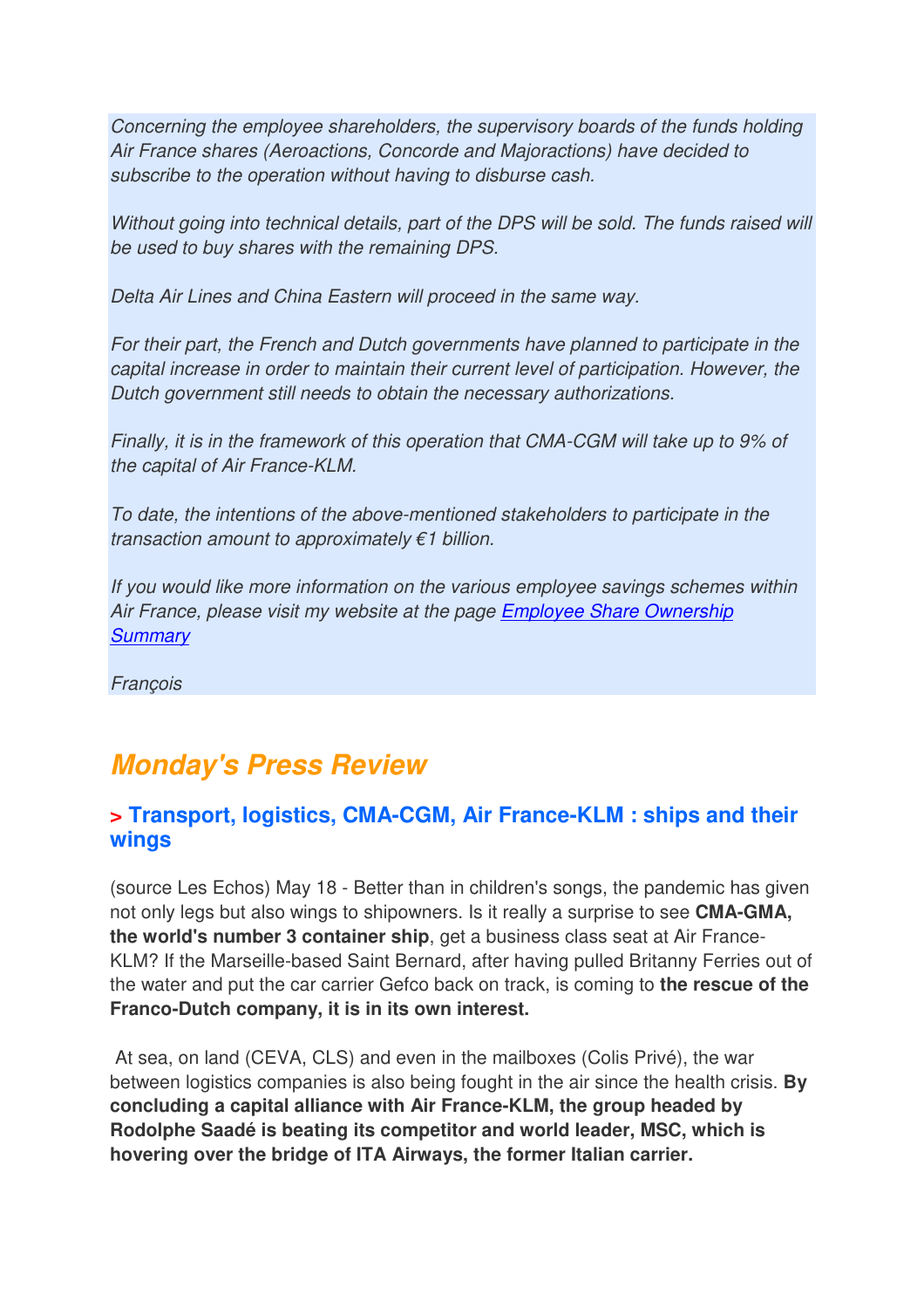The Phocaean shipowner, which would have been the second largest net earner in the CAC 40 (more than 16 billion euros in 2021) if it had been part of it, will be far from exhausting its investment budget (13 billion). **The 9% of the capital of Air France-KLM that he should take weighs** 240 million after the rebound of the share (+4.9% Wednesday), but much more **symbolically for its pilot, Ben Smith. With this leverage, he will have to be Archimedes to raise the 4 billion euros needed to restore the balance sheet.** Eureka?

**My comment:** The three operations underway :

 . the capital alliance between CMA CGM and Air France-KLM to form a global cargo champion, which will be the entry point for CMA-CGM, . the 500 million investment by Apollo in an Air France operating subsidiary, which owns a fleet of Air France spare engines dedicated to its engineering and maintenance business,

. the capital increase of more than two billion euros

are contributing to the recovery of Air France-KLM.

.

It should be remembered that at the end of these operations, even if a large part of the aid granted by the French State should be reimbursed (around 75%), the recovery of the Franco-Dutch group will not be complete.

#### **> After KLM, Pieter Elbers takes over the Indian low-cost airline IndiGo**

(source AFP) May 18 - Former KLM boss **Pieter Elbers is to take over as chief executive of Indian low-cost airline IndiGo**, the latter announced Wednesday. Elbers, 52, had not been reappointed for a third term at the helm of the Dutch airline, where he had been chief executive since 2014. Replaced by Marjan Rintel, he was due to leave his post on July 1. IndiGo expects his arrival on October 1, after the green light from shareholders and regulatory bodies.

Strategic differences had opposed the CEO of Air France KLM Benjamin Smith and Mr. Elbers. The latter defended the autonomy of KLM, the national flagship, while Benjamin Smith wanted more integration with the French company. He had overseen multiple restructuring efforts within the Dutch division of Air France-KLM and managed the consequences of the COVID-19 pandemic

**For low-cost carrier IndiGo, the appointment of a foreign director is a first. With a fleet of 275 aircraft, IndiGo says it operates 1,600 daily flights to 75 destinations in India and 25 internationally**. Its shares rose 0.80 percent Tuesday on the Bombay Stock Exchange, which closed before the recruitment announcement. The low-cost carrier controlled 54.8 percent of India's domestic flights in March, carrying 5.86 million passengers, according to India's aviation regulator, although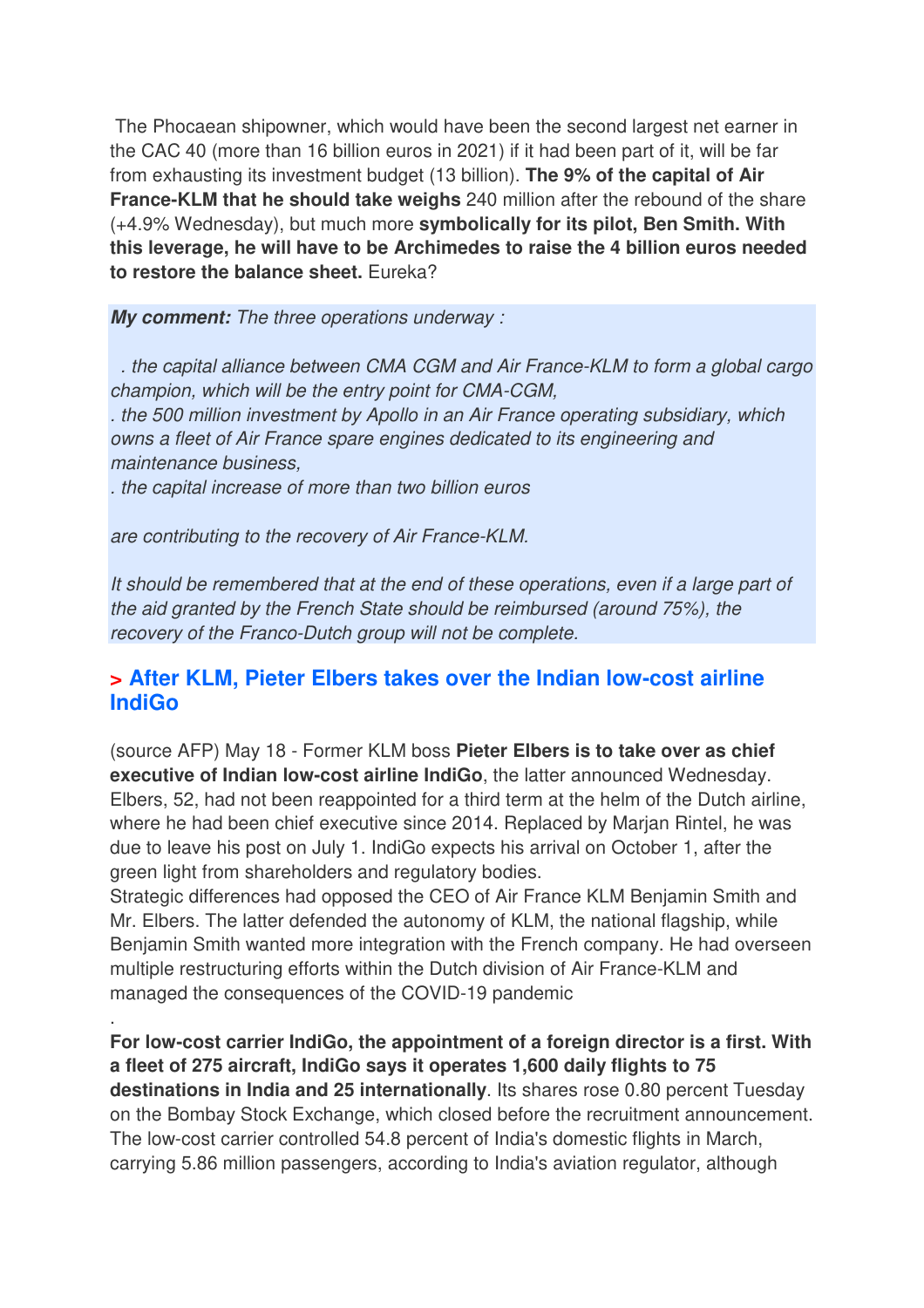rival Air India carries more passengers overall, thanks to international flights. (...)

.

.

.

With 1.4 billion people, **India was the fastest-growing country for air travel before the Covid-19 pandemic and is expected to become its third-largest market in the world by 2024**

Pieter Elbers, who praised IndiGo's "remarkable success" since its founding 16 years ago in a statement, will succeed Ronojoy Dutta, 71, who is retiring this year. "India promises to be the last bastion of gigantic growth on a global scale" and IndiGo "will play a central role in this growth opportunity," said billionaire owner Rahul Bhatia.

**My comment:** The main objective set for the current CEO of KLM is a big one: the international expansion of IndiGo, the Indian domestic market being close to saturation.

His extensive experience in airline management should allow Pieter Elbers to meet this challenge.

### **> China Eastern plane crash investigation focuses on crew**

(Reuters source) May 18 - The investigation **into the crash of a China Eastern Airlines Boeing is focusing on the** actions of the crew in the plane's cockpit, although **no evidence of a technical malfunction has been found so far**, two sources close to the case said.

On March 21, a Boeing 737-800 abruptly stalled from its cruising altitude and crashed in the mountains of southern China while flying between the cities of Kunming and Guangzhou, killing all 132 people on board, including nine crew members. According to Chinese authorities, the pilots failed to respond to repeated calls from air traffic controllers and nearby aircraft during the stall

**The Wall Street Journal reported on Tuesday**, citing sources familiar with the initial investigation by U.S. authorities, that flight data from one of the black boxes indicated **that someone in the cockpit deliberately caused the plane to crash**.

A source told Reuters that **investigators were looking into whether the crash was a "deliberate" act involving crew members**.

It is not known if investigators were able to extract information from the cockpit voice recorder, which was damaged in the crash

**My comment:** This information should be taken with caution, as the investigators have not officially communicated the causes of the accident.

### **> Marseille base: Ryanair condemned again**

(source Air Journal) May 20 - **The National Union of Airline Pilots (SNPL)**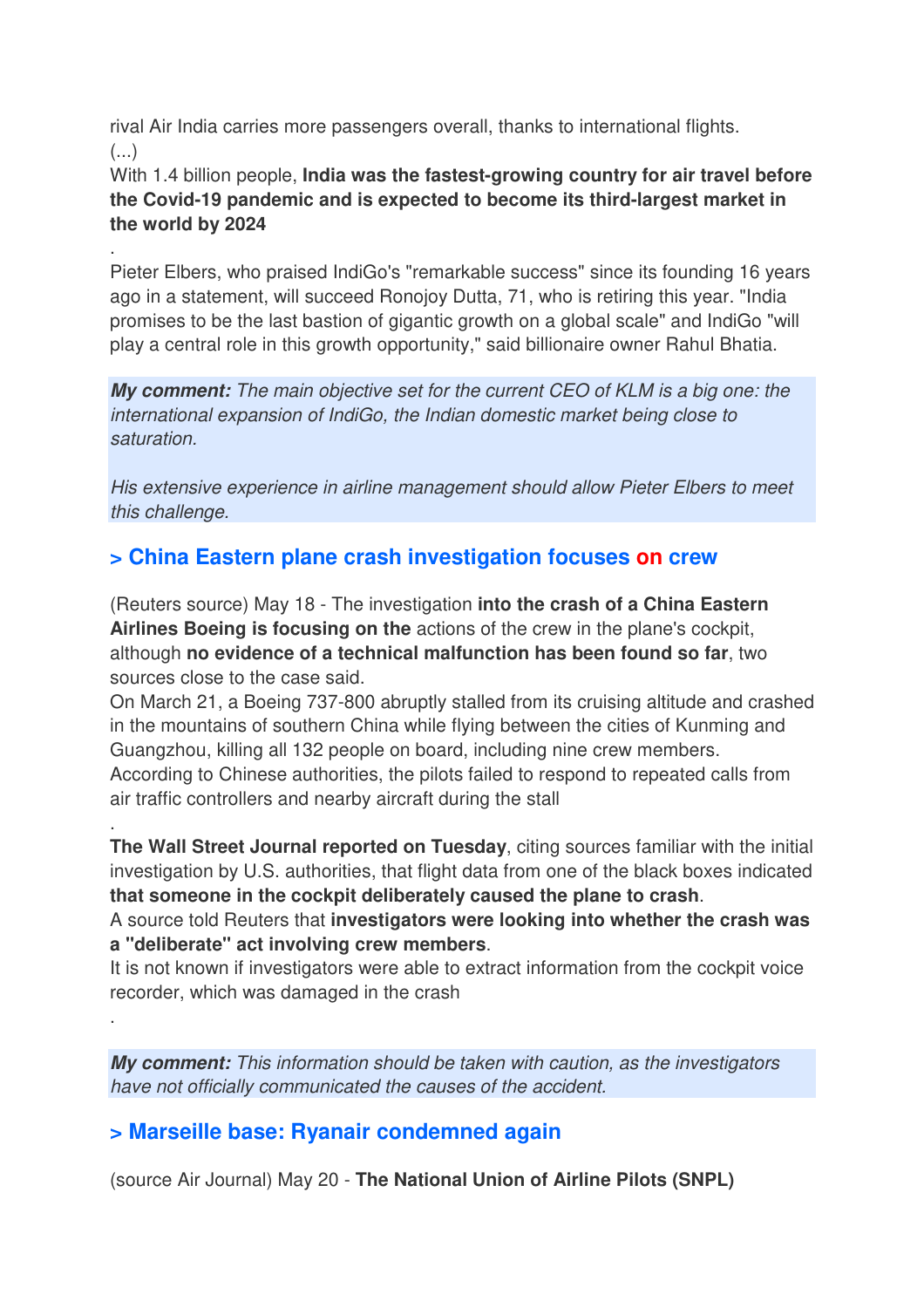**welcomes the decision of the Paris Court of Appeal**, confirming a first judgment **that sentenced the low-cost airline Ryanair to 200,000 euros in fines and 7.5 million euros in damages for concealed work, illegal lending of labor, illegal employment of flight crews** and for obstructing the exercise of union rights - **in 2013, at its base in Marseille**.

(...  $\lambda$ 

Ryanair is declared "guilty of concealed work for 127 employees, loan of illegal labor, illegal employment of flight attendants by failure to join the CRPNPAC (Caisse de Retraite du Personnel Navigant Professionnel de l'Aéronautique Civile) and obstructing the exercise of trade union rights, the constitution and free appointment of members of the works council, the free appointment of staff delegates" over the period concerned, that is to say from 2007 to 2010. The low-cost airline employed 127 people under Irish contracts at Marseille-Provence airport, where four Boeing 737-800s were based until the opening of the judicial investigation.

The court also confirmed the sentences that had been pronounced against the lowcost

company, including a fine of  $\epsilon$ 200,000, "as well as the posting of this sentence on the doors of terminal 2 of the Marseille Provence airport and its publication in several newspapers.

**My comment:** Between trials, appeals, cassation, it is the third time that Ryanair is condemned for these facts.

According to the SNPL, the Court of Appeal retained "the subjective intentional element constituted by the false declarations of residence of the employees, some of them having even been declared at the address of the company's head office, in contradiction with the address mentioned in their employment contract".

This decision is very important, because it "condemns the fraudulent actions of Ryanair while recognizing the heavy damage caused to the flight personnel and to the French organizations".

### **> Corsair: end of the first phase of its fleet renewal**

(source Tourmag) May 20 - **And 5 for Corsair! The company has just received its new A330neo**. The company is working on the second phase, which should include four additional neos by 2024. **At that time, Corsair will have one of the youngest fleets on the market with an average age of 2 years.**

This is a small event, while **Corsair is still waiting for a response on the capital merger with Air Austral** 

 $($ ...)

"For an airline, modernizing its fleet is the key tool for improving its environmental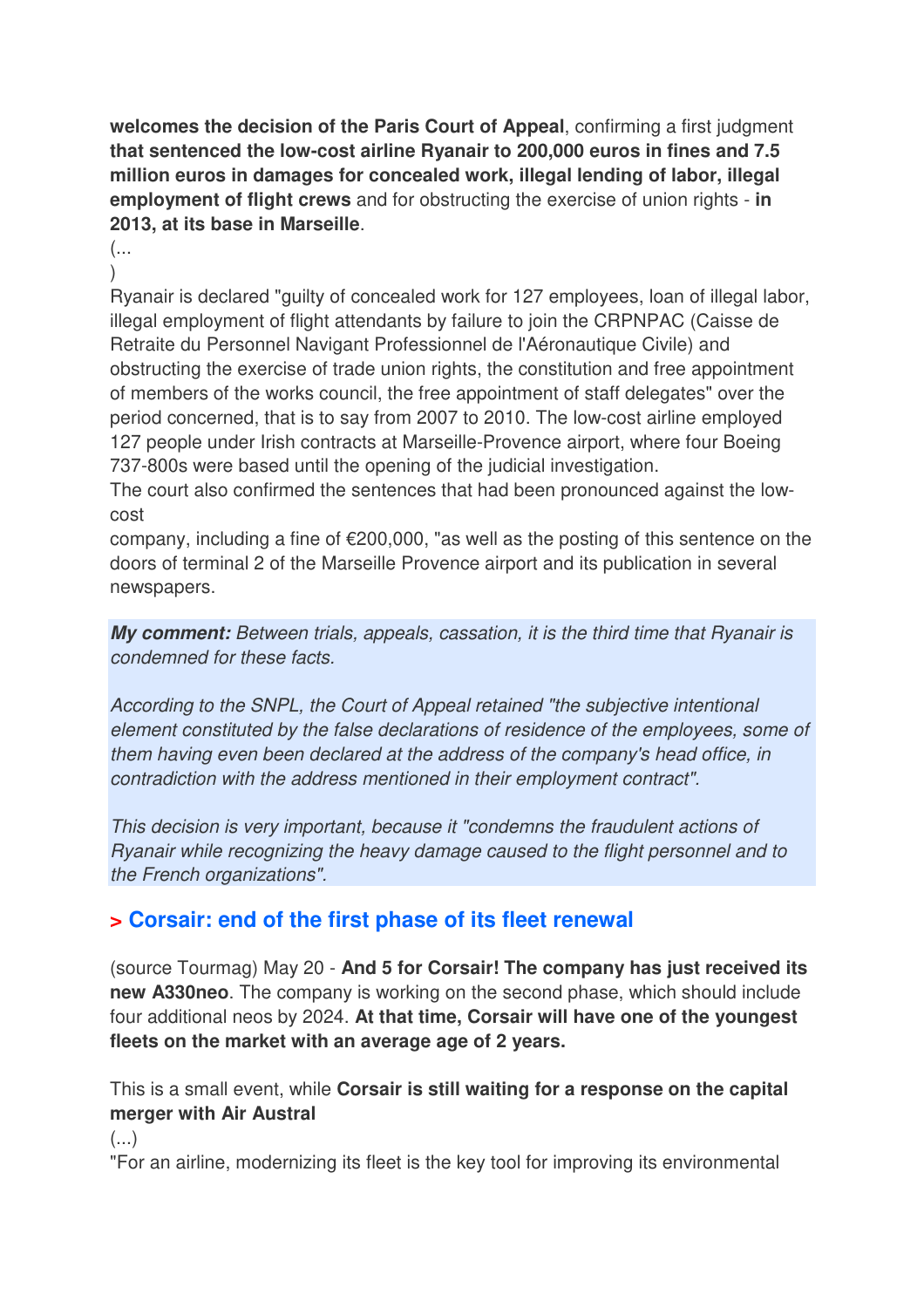performance. Corsair is firmly committed to this approach.

Thanks to these new aircraft, we will significantly improve the quality of the customer experience, and we can already look forward to very positive feedback from our customers on the new cabins," said Pascal de Izaguirre, CEO of Corsair.

### **> IAG confirms order for Boeing 737 MAX**

(source Air & Cosmos) May 19 - **The IAG group**, which oversees British Airways, Iberia, Aer Lingus, Vueling,... **has just transformed into a firm contract its letter of intent announced during the 2019 edition of the Paris Air Show, and which then concerned 200 aircraft of the Boeing 737 MAX family**. The problems of the Boeing 737 MAX 8, then the pandemic of Covid-19 had "frozen" this letter of intent.

**Nevertheless, IAG has revised its initial requirements downwards, as the order now only covers 150 aircraft**. Of this total, 50 firm purchases and 100 options.

The group has chosen the 200-passenger version of the Boeing 737 MAX 8, also known as the 737-8-200.

 $\left( \ldots \right)$ 

**IAG has also taken the 737 MAX 10**, which can take up to 230 passengers in single class over a range of 3,300 nm. The aircraft can operate on routes operated by Boeing 757s, IAG points out. **An indirect reference to the A321LR and A321XLR**.

IAG's decision will logically have positive effects for the CFM Leap, which is the sole engine on the Boeing 737 MAX family. However, there is no indication at this time as to when the first aircraft will be delivered.

**My comment:** This order, revised downwards, of B737 MAX by the IAG group concerns the firm purchase of 25 units of B737-8-200 and 25 units of B737-10.

The B737-10, presented as the competitor of the A321LR and A321XLR, is still not certified.

The A321LR has been in service for three years. The A321XLR is expected to make its first flight by this summer, with entry into service next year.

#### **> ADP Group: traffic more than doubled in the first four months of 2022**

(source Agefi) May 16 - Airport operator **Groupe ADP announced Monday that its traffic increased by 13.1 million passengers in April, compared to the same month in 2021, and that it had more than doubled since the beginning of the year**.

The airports managed by the group welcomed 20.6 million passengers last month, including 4.6 million at Paris-Charles de Gaulle and 2.3 million at Paris-Orly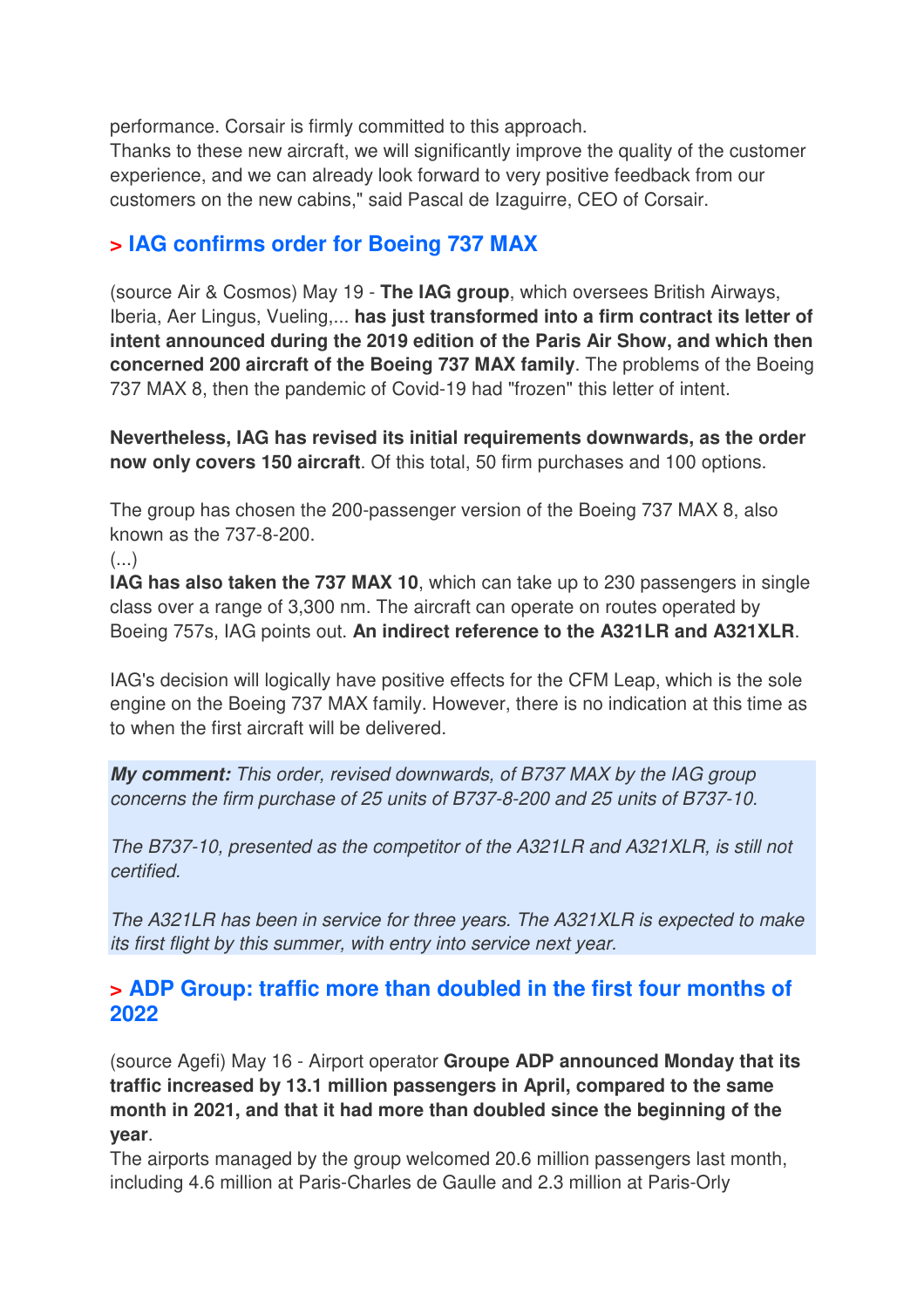**In the first four months of the year, the traffic of the group's airports worldwide reached nearly 67.63 million passengers, an increase of 100.8% compared to the same period in 2021.** 

 **ADP noted, however, that year-to-date traffic was only slightly less than twothirds of that for the same period in 2019, which was before the coronavirus pandemic.** 

(...)

.

## **End of the press review**

#### **> Air France-KLM Annual General Meeting on Tuesday 24 May 2022**

**The Annual General Meeting of Air France-KLM is being held today, Tuesday 24 May 2022, at the Hilton Hotel in Roissy**. For the first time since 2019, it will be held in person. It will be broadcast live via webcast on the Group's website.

All the documents relating to the Annual General Meeting are available on the Air France-KLM Group website, on the Shareholders page, under the heading Annual General Meeting. This includes the resolutions that will be submitted to the vote of the shareholders.

As in previous years, **I suggest that those of you who are shareholders of the Air France-KLM Group give me your proxy**.

I have published Flash n°95 on how to proceed.

#### **> Advice for employees and former employees who are shareholders**

You will find on my navigaction site the modalities of access to the managers' sites.

To avoid forgetting to change your contact information each time you change your postal address, **I advise you to enter a personal e-mail address**. It will be used for all correspondence with the management organizations.

Keep all the documents related to your Air France-KLM shares in one place: all the letters you receive from the different managers, Natixis, Société Générale, your personal financial institution if you bought your shares through it.

#### **> My comments on the Air France-KLM share price trend**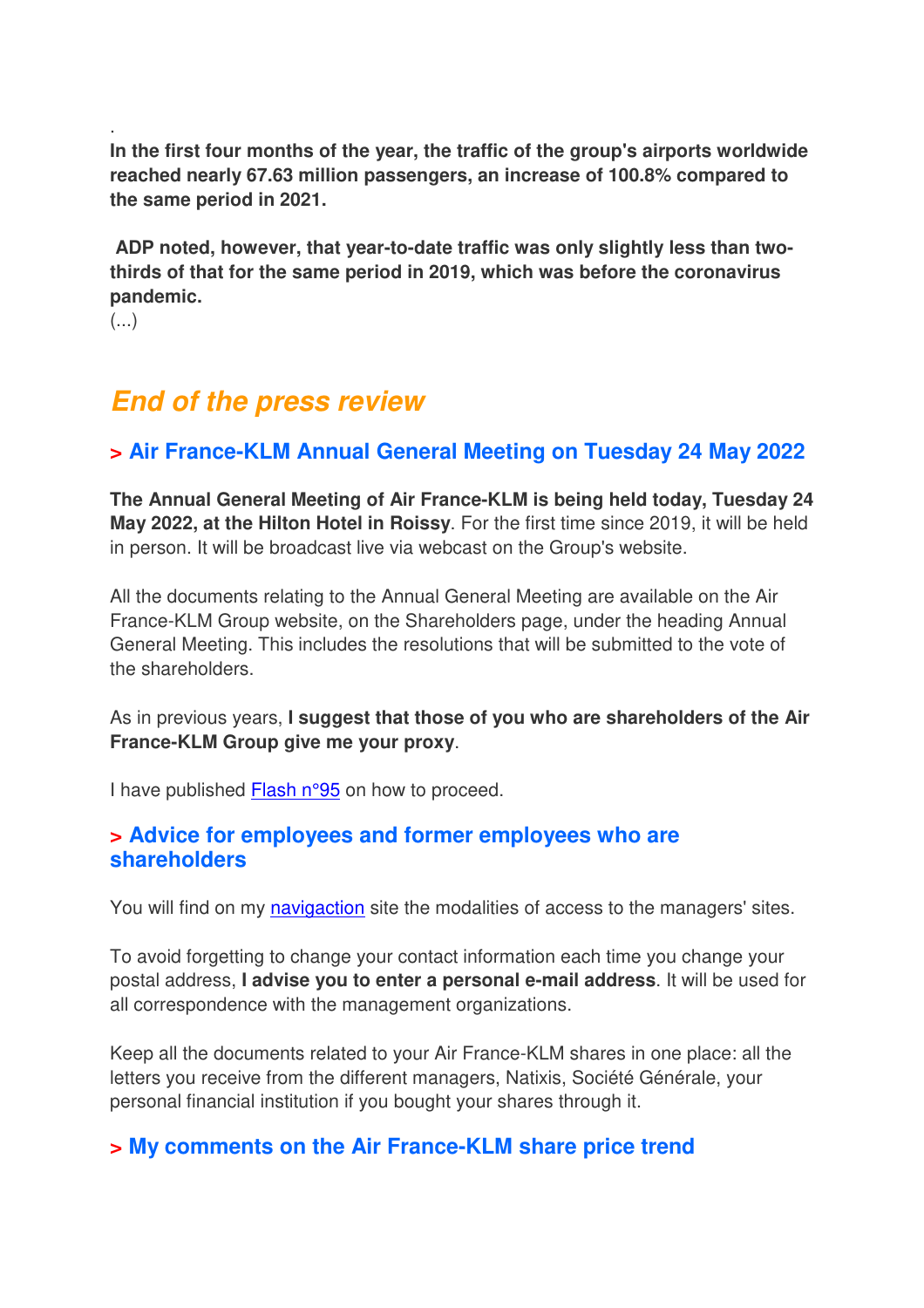**Air France-KLM shares** closed at **4.347 euros** on Monday 23 May. **It is up very strongly this week by +11.63%.** The partnership announcements with CMA-CGM and Apollo were well received.

#### **It had fallen to €3.295 in early March.**

Before the coronavirus epidemic, Air France-KLM shares were at €9.93.



Air France-KLM share price performance compared to IAG and LH over one year.

**Since March 2021, Air France-KLM's share price has evolved in much the same way as that of its two main European competitors,** the Lufthansa and IAG groups.

However, there has been a divergence since the beginning of the year. Lufthansa's share price is performing better than Air France-KLM's, probably because the recapitalization of Air France-KLM is taking so long.

IAG's share price is down sharply. The high level of debt of the Anglo-Spanish group is highlighted by analysts.

**The analysts' average (consensus) for AF-KLM shares is 3.26 euros**. The highest price target is 5.50 euros, the lowest 1.30 euros.

You can find the details of the analyst consensus on my blog. I do not take into account the opinions of analysts prior to the beginning of the health crisis.

**The barrel of Brent crude oil** (North Sea) **is stable this week at \$113**.

**Since mid-February, it has been yo-yoing between \$100 and \$120.**

In early March, Brent reached \$132, close to its record high of \$150 (in 2008).

At the end of October 2020, it was at a low of \$37.